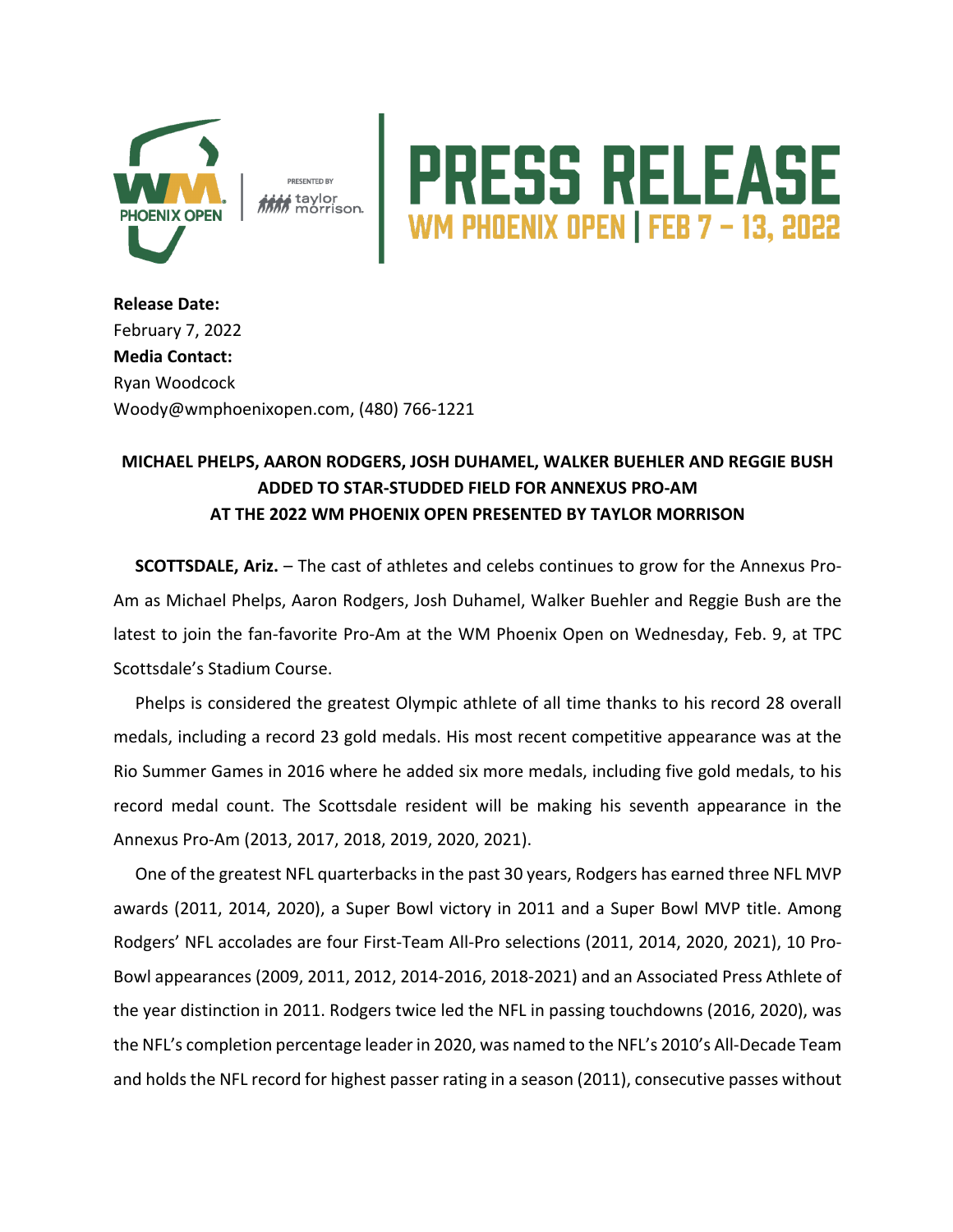an interception (402), lowest interception percentage in a season (2018) and best career touchdown to interception ratio (4.83). Rodgers ranks  $10<sup>th</sup>$  all time in passing yards (55,360) and fifth all time in passing touchdowns (449).

Duhamel is an American actor and former fashion model. He made his acting debut as Leo du Pres on the ABC daytime soap opera All My Children and later starred as Danny McCoy on NBC's Las Vegas. Duhamel has appeared in films such as *Transformers: The Last Knight* (2017), *When in Rome* (2010), *Life as We Know It* (2010), *New Year's Eve* (2011), *Safe Haven* (2013), and *You're Not You* (2014). Duhamel has also starred in two video games, most notably *Call of Duty: WWII* (2017). Most recently, he appeared in the romantic comedy-drama film *Love, Simon* (2018) and played Sheldon Sampson in the Netflix superhero series *Jupiter's Legacy* (2021).

Walker Buehler was selected by the Los Angeles Dodgers 24<sup>th</sup> overall in the 2015 draft just one year removed from his 2014 College World Series victory as a member of the Vanderbilt Commodores. Buehler was instrumental in the Dodgers 2020 World Series title, and a year later was named to the 2021 All-MLB first team. The two-time MLB All-Star pitcher has a 40-13 record with a 2.90 ERA and 632 strikeouts in five years.

Two-time All-American at USC and 11-year NFL veteran Reggie Bush will make his third appearance at the WM Phoenix Open's Annexus Pro-Am (2018, 2020). Bush played for five NFL teams during his career, winning Super Bowl XLIV (2010) with the New Orleans Saints, was named a First-Team All-Pro selection in 2008 and was inducted into the Saints Hall of Fame in 2019.

Others already in the field include Larry Fitzgerald, Jared Goff, Alexandra O'Laughlin, Patrick Peterson, Rob Riggle, CC Sabathia and Adam Thielen.

Tee times for the Annexus Pro-Am will range from 8:30 a.m. to 10:30 a.m. Exact tee times for participants will be announced on Tuesday, Feb. 8 on WMPhoenixOpen.com, along with a complete list of celebrities and PGA TOUR players in the field.

The 2022 WM Phoenix Open Presented by Taylor Morrison will take place Feb. 7-13 at TPC Scottsdale. "The People's Open" has been named the Tournament of the Year by the PGA TOUR four times in the past eight years (2014, 2015, 2018, 2019) to acknowledge the tournament's legendary status as one the most unique events in golf. The 2022 edition will mark the 87th